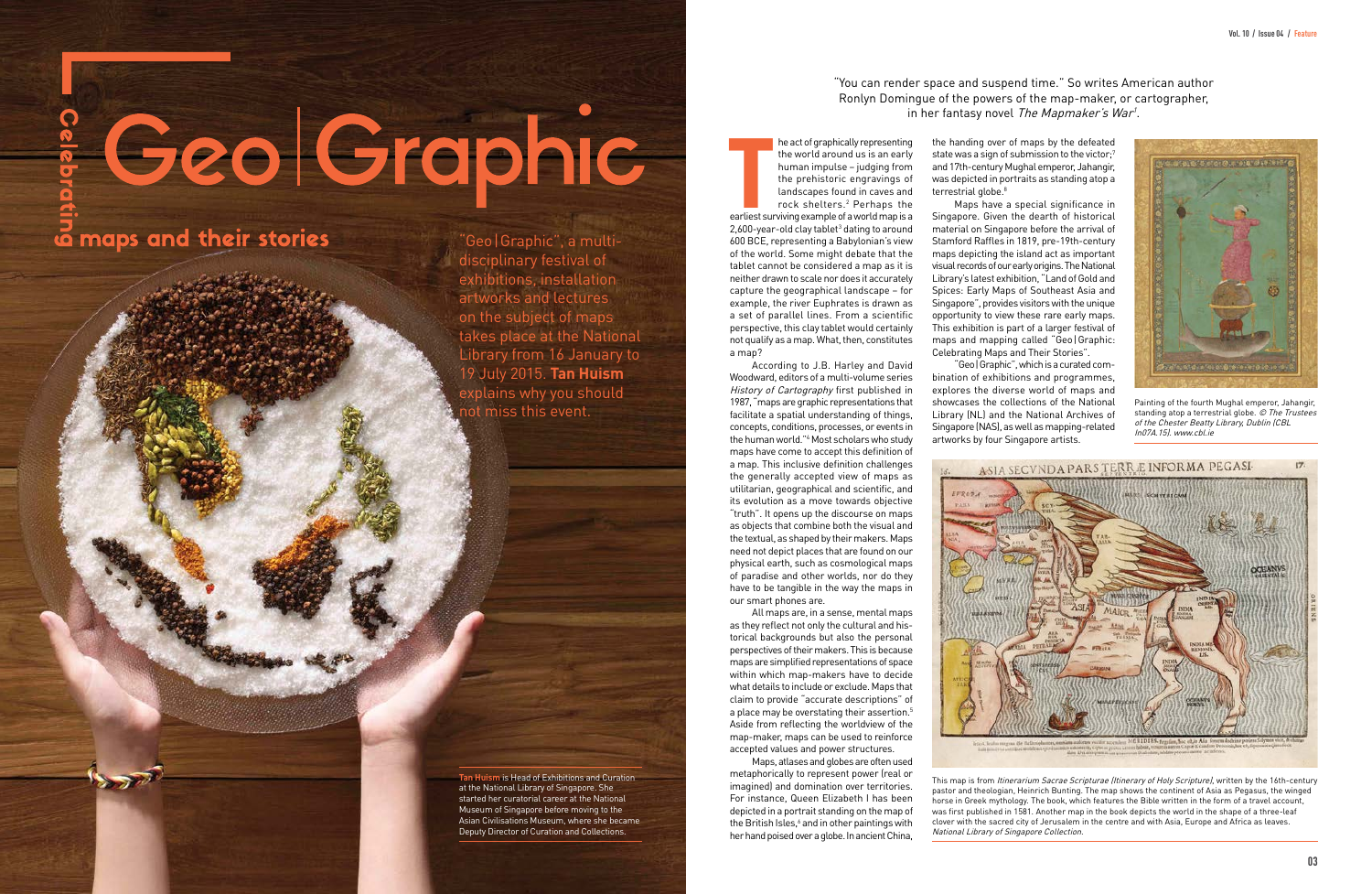**(Right)** On this hand-drawn and coloured 1725 Dutch map depicting the southern part of the Malay Peninsula and the Riau archipelago, Singapore is marked as Oud Straat Sincapura (Old Strait of Singapore). The Old Strait of Singapore is the name of the maritime channel between Sentosa and Telok Blangah. Courtesy of Leiden University Library, 006-14-012.

**(Left)** The Dutch merchant/traveller and historian, Jan Huygen van Linschoten (1563–1611) is credited with writing a book on the navigational routes to the elusive East Indies (referring generally to India and Southeast Asia). The Portuguese, who at that time controlled the lucrative spice trade to Europe, kept such information secret. Sailing directions and accurate maps from Linschoten's book Itinerario (first published in 1596), later paved the way for the Dutch and British to venture to the region. This cropped detail of a larger map from the English edition of the Itinerario, published in 1598, shows "Sincapura" at the tip of the Malay Peninsula. Interestingly, Linschoten's map is oriented with the east at the top, with the entire region positioned on its side. National Library of Singapore Collection.

#### **LAND OF GOLD AND SPICES: EARLY MAPS OF SOUTHEAST ASIA and Singapore**

**(Right)** This 19thcentury chart with place names written in Bugis script is a rare example of an extant map of the region drawn by an unnamed Southeast Asian cartographer. Some early maps of the region drawn by Europeans are believed to have been based on indigenous maps and sources. In turn, indigenous cartographic traditions were also influenced by European maps of the time. This nautical chart, believed to a pirate's map, shows heavy borrowings from Dutch maps. Courtesy of Univeristy of Utrecht Library.





This anchor exhibition for "Geo|Graphic" reveals how Southeast Asia was perceived, conceived and mapped by the Europeans from the 15th to the early 19th century. The exhibition starts off with maps based on Geography, the seminal work of the 2ndcentury Greek astronomer and mathematician Claudius Ptolemy. Ptolemy plotted out what he considered as the known terrestrial world at the time. The region we now know as Southeast Asia was for Ptolemy "India Beyond the Ganges" – a land where gold, silver and other exotic products abounded. In 13th-century Europe, the tables of longi tudes and latitudes from Geography were translated into maps to accompany the text, first in manuscript form and, later, in the 15th century, in printed editions. These maps constitute some of the earliest European depictions of Southeast Asia. Eventually, the lure of spices and riches brought the Portuguese, Spanish, Dutch and British to the region and their intrepid journeys can be explored through the various maps displayed at the exhibition.

A highlight of the exhibition are several pre-1800 maps that contain names such as Cinca pula, Cingatola and Sincapura. Could these names refer to Singapore? Also on display are early printed and hand-drawn maps that identify Singapore as Old Strieghts of Sincapura, Iantana, Pulo Panjang and Sincapour. Whatever the names used, these maps clearly point to Singapore's existence before 1819 and offer a glimpse into its mari time history. Another highlight are the rare hand-drawn Dutch and English maps that have been borrowed from European libraries and displayed in Singapore for the first time.

Eyand Linger unu. quatoa Duytsch Mylenss voor un Graatt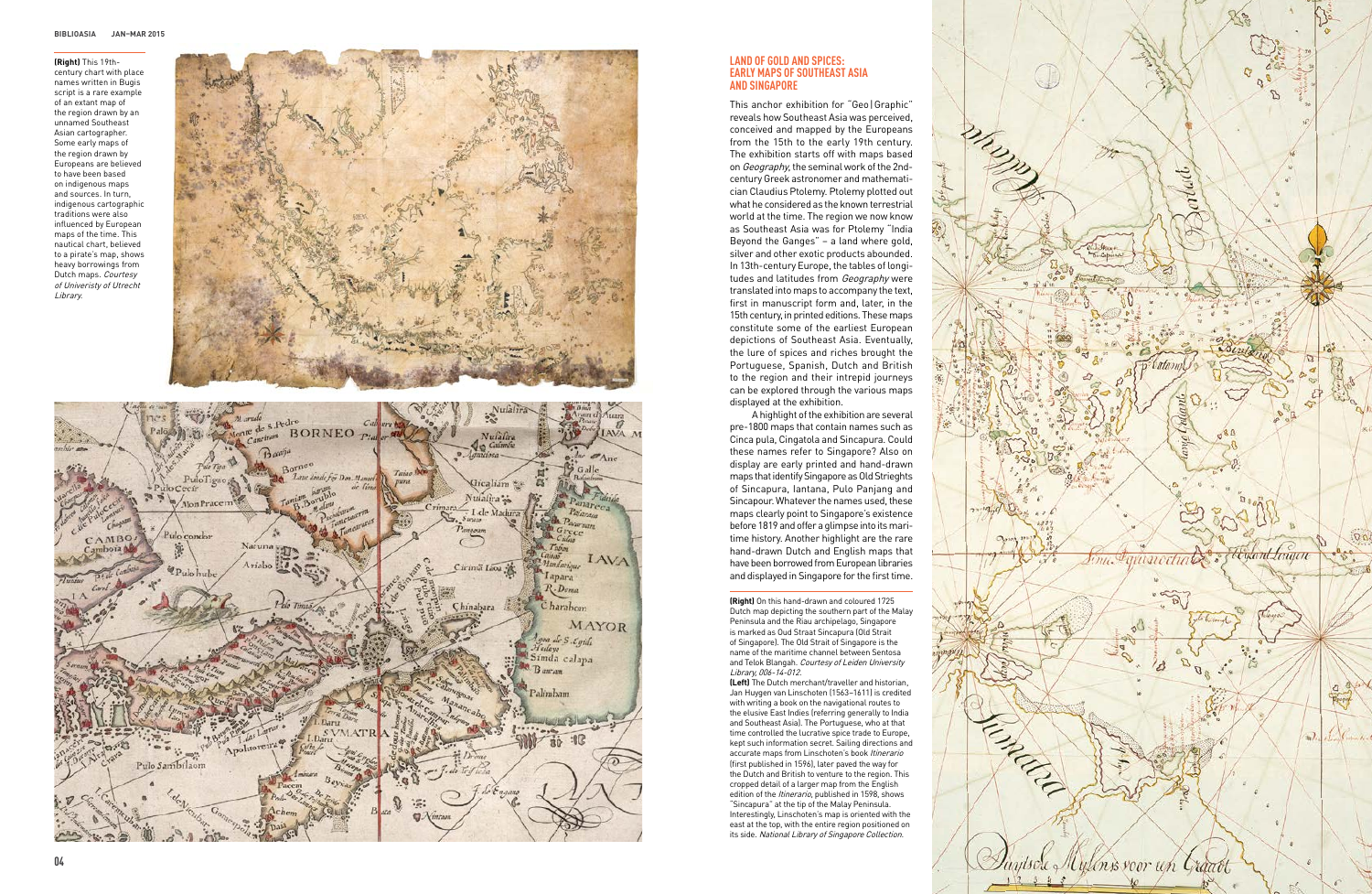**(Top right)** This 1977 map depicts the findings of the very first comprehensive soil survey of Singapore. It is still the only known officially commissioned soil map of Singapore to date. The island's central area is made of hard granite, indicated in pink. This natural feature has influenced much of the urban development on the island, with most of the construction work taking place outside this central zone made up of softer alluvium and sedimentary rocks. Survey Department, National Archives of Singapore Collection.

seabook was conceived by artist Charles Lim as a site for the agglomeration of archival material, anecdotes and memories that explores Singapore's relationship with the sea. Lim, who is Singapore's 2015 repre sentative to the Venice Biennale, has a close relationship with the sea as he is a former national sailor and represented Singapore in the 1996 Olympics.

**(Right)** This map, on display at "Island of Stories: Singapore Maps" organised by NAS, shows the positions of the British (in red) and Japanese military units (in blue) on 12 and 13 February 1942. The Battle for Singapore began on 8 February and after four days of intense fighting, the Japanese forces broke through the initial British defences and captured the western half of the island, as depicted on the map. The British eventually surrendered on 15 February 1942. Courtesy of National Archives of the United Kingdom; National Archives of Singapore Collection.



### **S E A S TATE 8 s eabook: An Art Project by C h a r l e s Li m**

This particular project is an exten sion of Lim's previous solo-exhibition, "In Search of Raffles' Light", held in 2013 at the National University of Singapore (NUS) Museum. Both these projects are part of Lim's body of work known as the SEA STATE series, which was first initiated in





2008 and continues with his exploration of Singapore's maritime ecology. Developed together with the librarians at NL, seabook highlights the vast amount of information and data gathered from maps, charts and newspaper clippings, as well as scholarly material grappling with the complex rela tionship between Singapore and the sea – from colonial times to the present day. The stories encompass the mundane – such as fishing as a livelihood, the everyday lives of island communities, regulations on the use of the sea for leisure and other purposes, as well as sea-related tragedies, including an attack on a girl by a swordfish in 1961. The exhibition, jointly organised by NUS Museums and NL, highlights the troubled relationship Singapore has with its seas and its continued undercurrents in our lives.

Artist Charles Lim's work, Sea Safe (2014), in progress.



Artist Charles Lim working on seabook with NL librarian, Janice Loo.

Do you know where "zero point" is located in Singapore? Or where the "circus" at Orchard Road was found? "Island of Stories" draws on an eclectic mix of Singapore maps that capture intriguing moments from our country's history. This exhibition, organised by NAS and NL, showcases the NAS' map collection. Accompanied by images and audiovisual elements, the exhibition weaves a multifaceted story of Singapore's past.

On display are maps that depict Singapore's farmland and soil composition; stories of the detached mole (breakwater that provides a safe protected area for smaller ships to anchor) at Marina Bay; the election fever of 1955; 3-D aerial photo grammetry; and alternative urban concepts for Singapore.

A special Geographic Information System (GIS) develope d with the Urban Redevelopment Authority enables visitors to overlay maps from th e mid-19t h century over a contemporary map of Singapore to see how our landscape has radically changed over the years. Another highlight are three maps drafted by the British army during the Malayan campaign and the Battle for Singapore, which detail the movement and disposition of British and Japanese troops in Northern Malaya. This display, comprising rare maps on loan from the National Archives of the United Kingdom, commemorates the 70th anniversary of the end of World War II in 2015.

#### **ISLAND OF STORIES: SINGAPORE MAPS**